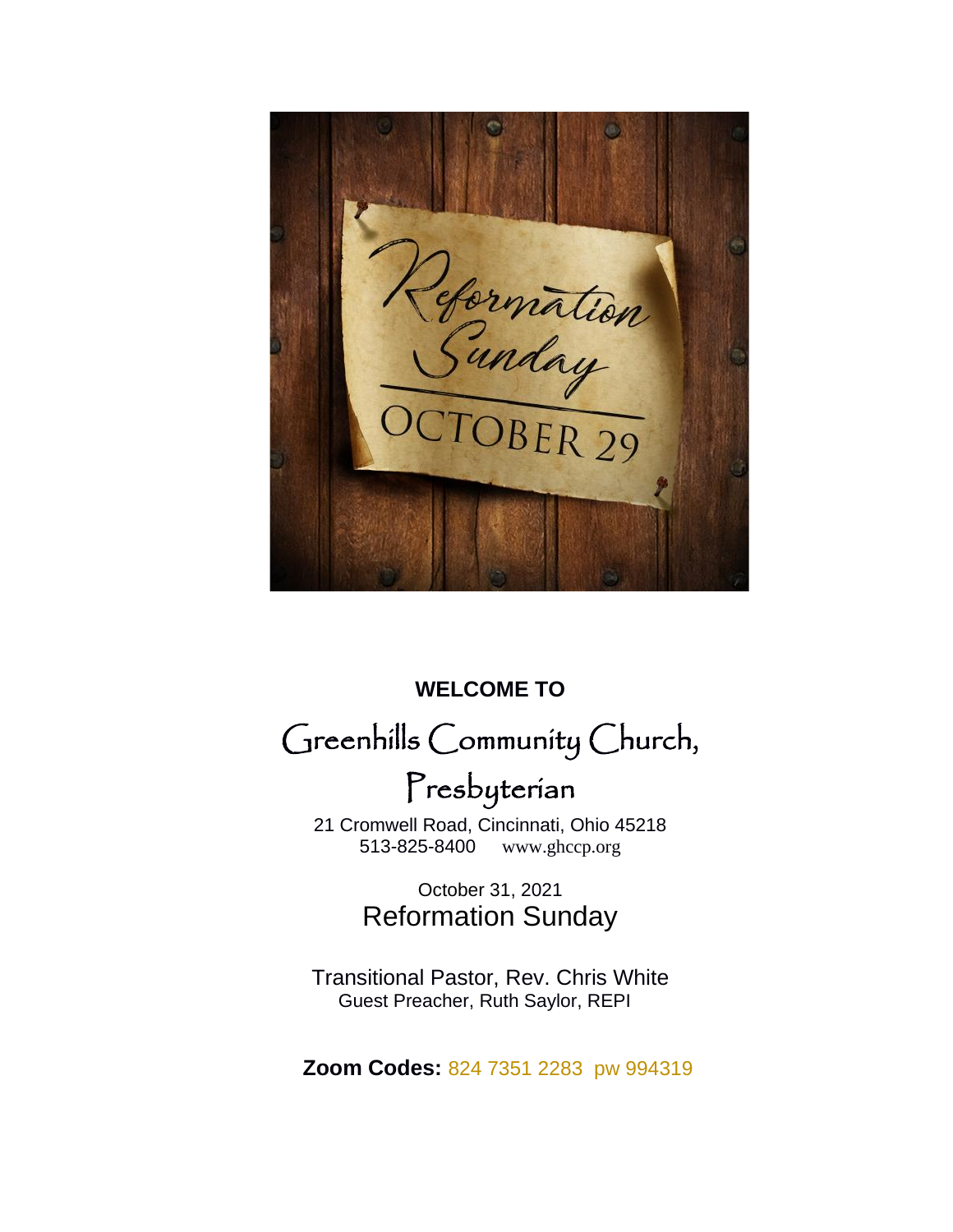*[\* At this sign, please rise in body or in spirit; bold indicates congregation's responses.]*

**Welcome, Announcements, and Invitation** *Liturgist, Jim Hadley* 

**Prelude** *My Jesus, I Love Thee* Arr., Penny Rodriguez Brad Caldwell, piano

## **\*Call to Worship**

As we remember and observe the beginning of the Reformation movement, we celebrate the Church that was, the Church that is, and the Church that will be. **We give thanks for living in a time and place where we experience the freedom of religious belief, gathering, and expression.**

Help us, O God, to strengthen our own faith and traditions, and to value all children of God, creatures of a living God who knows and loves each and every one of us.

**Although we might not know where our faith journey may take us, let us remember that our journey will always be filled with God's grace.**

Let us worship God, Creator, Redeemer, and Sustainer.

**Yes, let us worship God; let us praise God; let us give thanks to God. Amen!**

## **\*Opening Prayer**

O Lord, we come from a week that has had its share of demands, challenges, and for some of us, even some rewards. We admit to being frazzled, distracted, not fully present. Break through all that keeps us from hearing you, O God. Fill our minds with your Word and our hearts with a desire to serve you. Accept our praise. In the name of Jesus. Amen.

**\*Hymn #275** *A Mighty Fortress is Our God* EIN' FESTE BURG

# **Call to Reconciliation**

As we come before God in worship and praise, let us first be honest with ourselves about who we are, about the mistakes we make, and about how well or poorly we care for others. Together, let us seek God's forgiveness and mercy by reading together this morning's prayer of confession..

### **Prayer of Confession**

**O gracious God, as we remember the new spirit you provided on the day Martin Luther set off a reformation, we pray for your holy Church universal and all the saints within it. Where there is corruption, purify. Where there is error, correct. Where there is anything amiss, reform. Where there is want, provide. Where there is division, reunite. Forgive us our failings and fill us with truth, in peace. Amen.**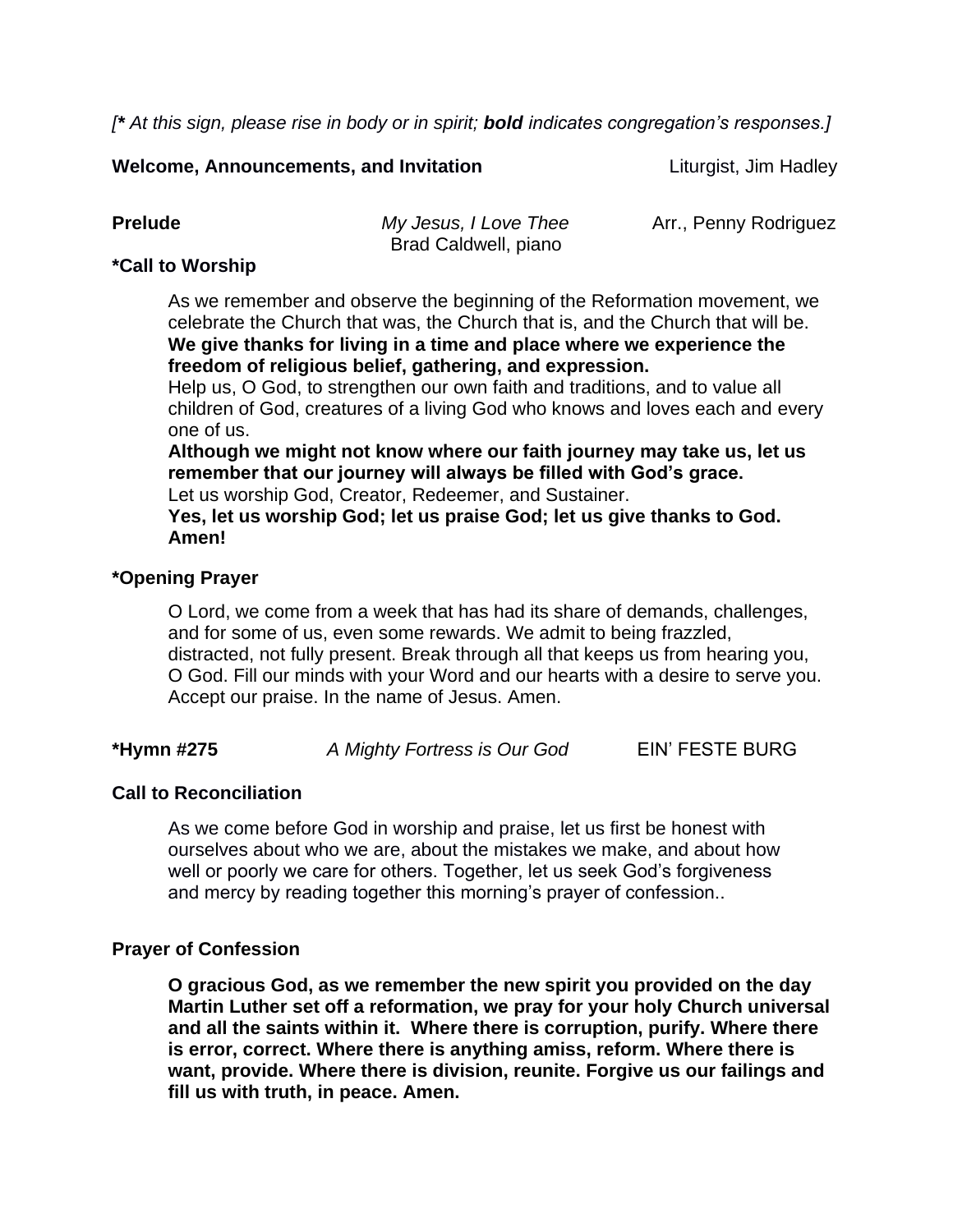### **Assurance of Pardon**

Happy are those whose transgression is forgiven, whose sin is covered. Happy are those to whom the Lord imputes no iniquity, and in whose spirit there is no deceit. Friends, know you are forgiven and be at peace.

**In Jesus Christ, we are forgiven. Thanks be to God! Amen.**

| *Response #399                 | <b>God Welcomes All</b>                                                                                                                                                                                                                                                                  | <b>THEMBA AMEN</b>  |  |  |  |
|--------------------------------|------------------------------------------------------------------------------------------------------------------------------------------------------------------------------------------------------------------------------------------------------------------------------------------|---------------------|--|--|--|
| <b>The Peace</b>               |                                                                                                                                                                                                                                                                                          |                     |  |  |  |
|                                | Hear the teaching of Christ: A new command I give you, that you love one<br>Another as I have loved you. The peace of Christ be with you all.<br>And also with you!                                                                                                                      |                     |  |  |  |
| <b>Prayer for Illumination</b> |                                                                                                                                                                                                                                                                                          |                     |  |  |  |
|                                | O God, fill us with your Spirit, as we hear your Word. Soften our hearts that we<br>may delight in your presence. Sharpen our minds that we may discern your truth.<br>Shape our wills that we may desire your ways. Reform us into a likeness of our<br>Savior, Jesus the Christ. Amen. |                     |  |  |  |
| <b>First Lesson</b>            | Psalm 146                                                                                                                                                                                                                                                                                | NRSV OT, p.581-582  |  |  |  |
| <b>Musical Offering</b>        | Consecration<br>Cari Sullivan, soprano, Brad Caldwell, piano                                                                                                                                                                                                                             | John Ness Beck      |  |  |  |
| <b>Second Lesson</b>           | Philippians 4:4-9                                                                                                                                                                                                                                                                        | NRSV NT, p. 198-199 |  |  |  |
| <b>Sermon</b>                  | <b>Reformation Revisited</b>                                                                                                                                                                                                                                                             | Ruth Saylor, REPI   |  |  |  |
| *Hymn # 804                    | Rejoice Ye Pure in Heart                                                                                                                                                                                                                                                                 | <b>MARION</b>       |  |  |  |

#### **\*Affirmation of Faith** *The Apostles' Creed (Traditional)*

**I believe in God the Father Almighty, Maker of heaven and earth and in Jesus Christ his only Son our Lord; who was conceived by the Holy Ghost, born of the Virgin Mary, suffered under Pontius Pilate, was crucified, dead, and buried; he descended into hell; the third day he rose again from the dead; he ascended into heaven, and sitteth on the right hand of God the Father Almighty; from thence he shall come to judge the quick and the dead. I believe in the Holy Ghost, the holy catholic church; the communion of saints; the forgiveness of sins; the resurrection of the body; and the life everlasting. Amen.**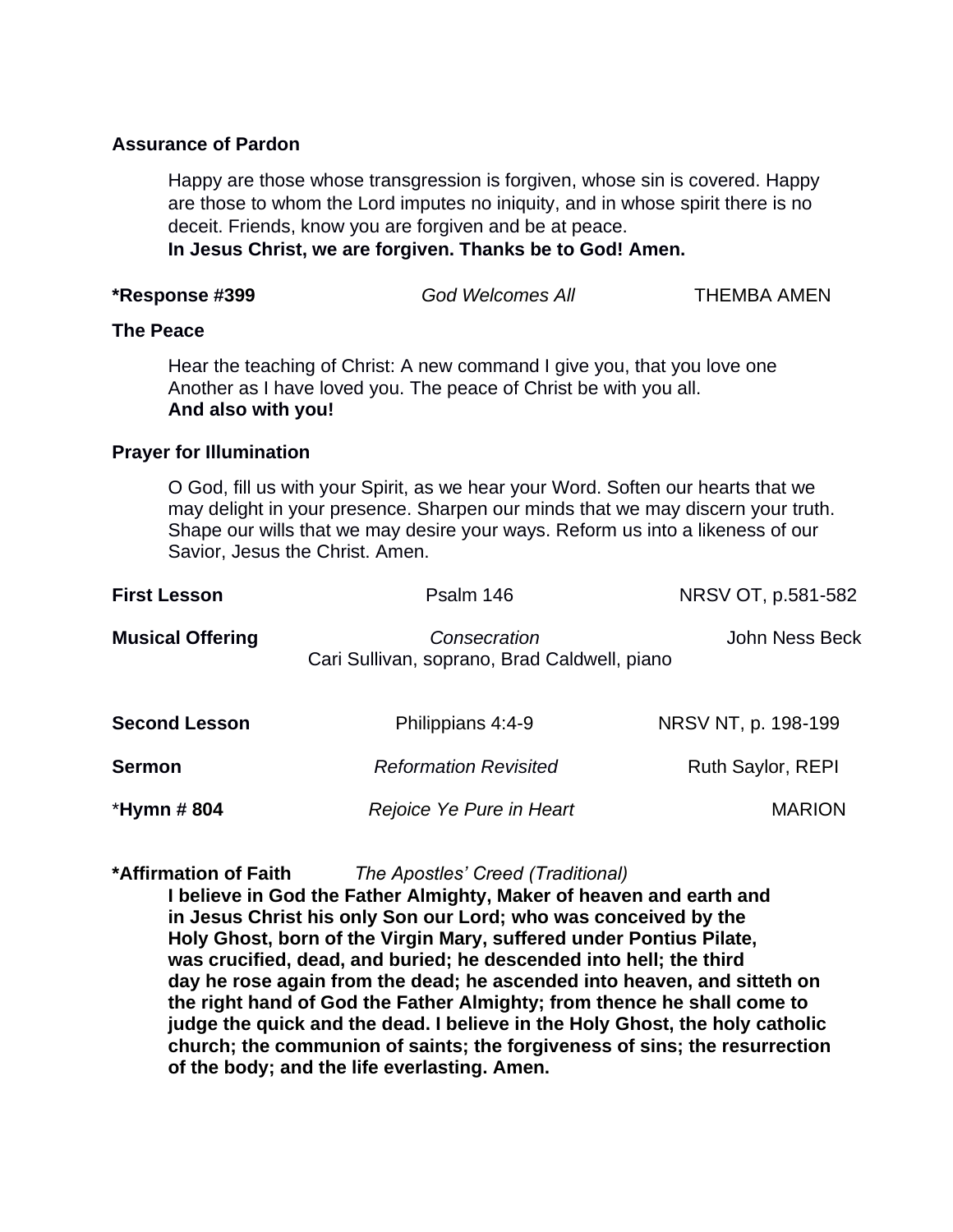#### **We Present Our Tithes and Offerings**

*(Prayer concerns may be placed in the offering plates)*

**Invitation**

**Offertory** "Offertory" John Ness Beck Cari Sullivan, soprano, Brad Caldwell, piano

\***Doxology # 609** *Praise God* LASST UNS ERFREUEN

#### **\*Prayer of Dedication**

**Lord God, we bless you for all your many gifts to us. We return these gifts as a token of our gratitude, longing for the conviction and strength to offer our whole lives to your service. Receive them for the sake of Jesus the Christ. Amen.** 

**Joys and Concerns**

**Prayers of the People**

#### **The Lord's Prayer**

**Our Father, who art in heaven, hallowed be thy name, thy kingdom come, thy will be done, on earth as it is in heaven. Give us this day our daily bread; and forgive us our debts, as we forgive our debtors; and lead us not into temptation, but deliver us from evil. For thine is the kingdom, and the power, and the glory, forever. Amen.**

| *Hymn # 610 | O For a Thousand Tongues to Sing | <b>AZMON</b> |
|-------------|----------------------------------|--------------|
|-------------|----------------------------------|--------------|

#### **\*Charge – Micah 6:8**

God has shown you what is good. And what does the Lord require of you? To act justly and to love mercy and to walk humbly with your God.

#### **\*Benediction**

Go in peace as the reaffirmed and reformed church of Jesus Christ. Go be his body in a broken world. May the grace of God and the love of Christ go with you. Amen.

| Postlude | We Shall Go Out With Joy | THE TREES OF THE FIELD |
|----------|--------------------------|------------------------|
|          | The Greenhills Strings   |                        |

*Please be seated in order to enjoy the postlude.*